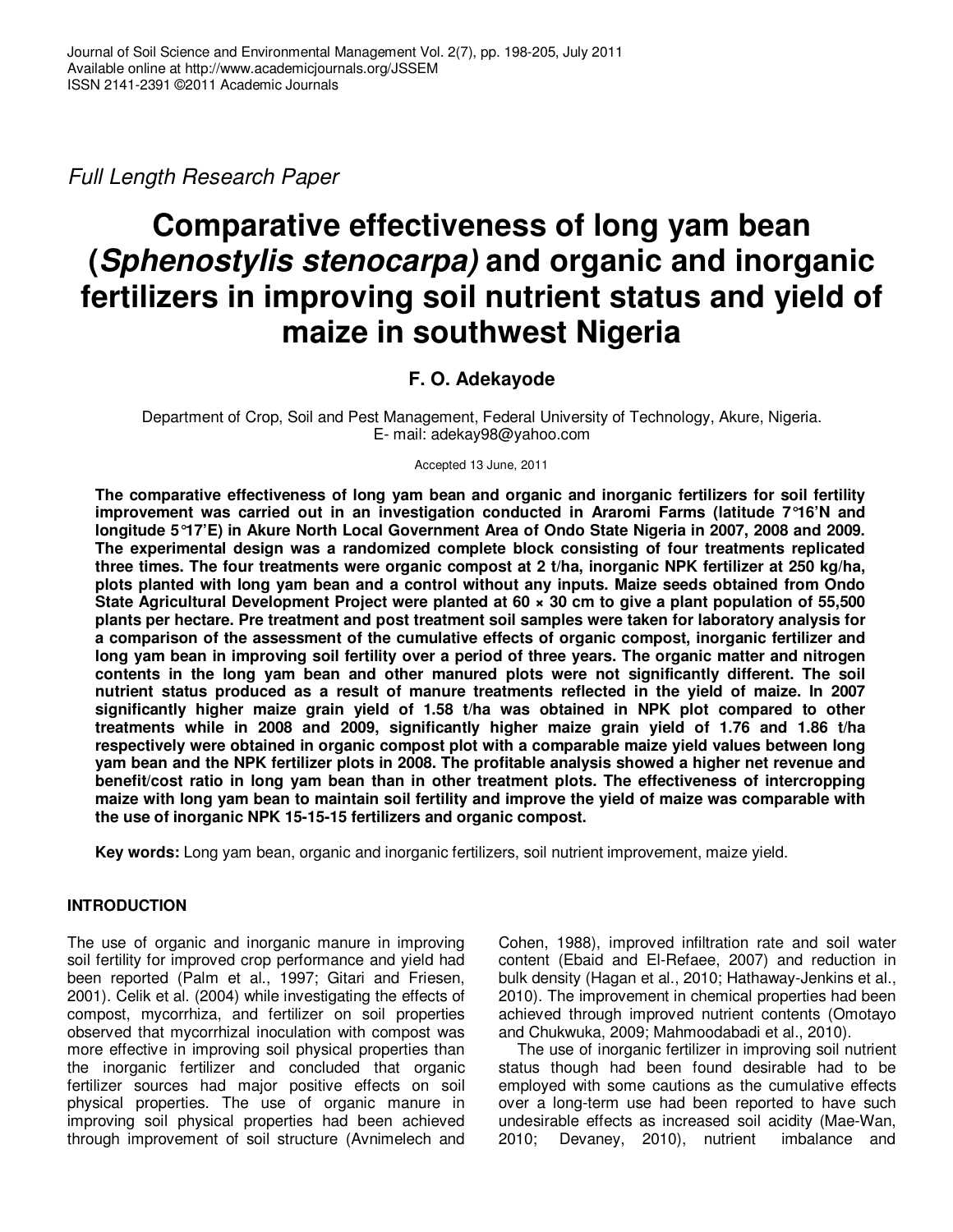consequently reduced crop yield (Ayoola, 2010). The use of organic manure on the other hand though resulting in improved soil physical and chemical properties, had the disadvantages of bulkiness and low nutrient concentration (Chong, 2007). Further more the unjudicious use of organic manure had been reported to result in salt and heavy metal accumulation which may adversely affect plant growth (Ramesh et al., 2009). The use of leguminous crops in improving soil fertility had been reported in previous research (Klu et al., 2001; Ibeawuchi et al., 2007; Nekesa et al., 2007; Saka et al., 2007; Sridevi and Mallaiah, 2007; Eusuf-Zai et al., 2008).

 Maize had a high requirement for nutrients which justified its being a good indicator of the nutrient status of the soil as it responded readily to the application of fertilizer (Iken and Amusa, 2004). Kogbe and Adediran (2003) investigated the response of maize to nitrogen, phosphorus and potassium (NPK) in the savannah zone of Nigeria and observed that both the open pollinated variety and hybrid maize responded well to NPK. Previous research by Ayoola and Makinde (2007) had reported several observations on the response of maize to both organic and inorganic fertilizers. There was however a great need for further investigation on intercropping of maize with leguminous crop such as long yam bean for soil fertility improvement while it had been postulated that the undesirable consequences of longterm use of organic and inorganic fertilizers and the transportation cost of bulky organic manure could be avoided by intercropping leguminous crops with other crops to improve soil fertility. The objective of this research was to investigate how effectively long yam bean would compare with organic compost and inorganic NPK fertilizers for soil fertility improvement for an improved production of maize.

#### **MATERIALS AND METHODS**

#### **Site description**

The experiment was carried out at Araromi Farms in Akure North Local Government Area in Ondo State Nigeria in April of each year of 2007, 2008 and 2009. The project site was located on latitude7°16'N and longitude 5°17'E within the forest-savannah transition zone of southwest Nigeria with a semi-deciduous vegetation. Soil at the project site was an alfisol derived from medium grained granite and gneiss (Smyth and Montgomery, 1962; Periaswamy and Ashaye, 1982). The rainfall pattern had a definite cycle of rainy season of March to October and dry season of November to February. In 2007 and 2008 the annual rainfall in each year was 1685.9 and 1612.5 mm, respectively while the mid annual temperature was 27.2 and 26.2°C, respectively. The experimental site had been cropped continuously for arable maize production for three years without fertilizer application and had been left fallow for three years before commencement of the experiment. The predominant weeds were siam weed (Chromolaena odorata) and guinea grass (Aspilia africana).

#### **Preparation of organic composts**

The organic compost was prepared by composting organic

materials using basket method of composting (Madeleine et al., 2002). The circular outline of a 60 cm diameter and 60 cm deep pit was lined with a basket. The bottom was filled to a thickness of 10 cm with crop residues such as maize stalks and shelled cobs. Cured poultry manure was added to a thickness of 15 cm while green young leaves and wood ash were added to a thickness of 15 and 0.5 cm, respectively. Repeatedly, cured poultry manure, green young leaves and wood ash were added in layers until the pit was full. The top of the pit was covered with banana leaves. After three weeks, the pile was turned to a second pit and after another three weeks turned into the third pit and left to mature at the tenth week before application to the crops in the field. A shed was made over the compost pits.

#### **Chemical analysis of the organic compost**

Two grams of the processed forms of the organic compost was analyzed. The nitrogen content was determined by Kjedahl method while the organic carbon was determined by wet oxidation method through chromic acid digestion while P, K, Ca, Mg, Fe, Zn, Cu and Mn were determined using the perchloric acid digestion (wet oxidation) method (AOAC, 1980).

#### **Soil sampling and analysis before planting**

Prior to the commencement of the experiment in 2007, fifteen core (4 cm diameter and 10 cm high) soil samples were collected randomly from 0 to 15 cm depth in the site using soil auger, mixed thoroughly and the bulk sample taken to the laboratory, air dried and sieved to pass through a 2 mm screen for soil physical and chemical analysis.

#### **Field experiments and manure treatment**

The experimental design was a randomized complete block consisting of four treatment plots replicated three times. The four treatment plots were organic compost at 2 t/ha, inorganic NPK fertilizers at 250 kg/ha, plot planted with long yam bean and a control without any treatment. Downy Mildew Resistant (DMR) open pollinated maize that matured in ten weeks obtained from Ondo State Agricultural Development Project were planted at 60 × 30 cm to give a plant population of 55,500 stands per hectare and 140 stands per  $5 \times 5$  m plot. The compost and inorganic NPK 15-15-15 fertilizer were applied at 2 t/ha and 250 kg/ha, respectively to give 36 and 4.5 g of organic compost and inorganic NPK fertilizer per maize stand, respectively while the long yam bean was planted at 15 cm from the maize plant. The manures were applied at planting and hand weeding carried out at six weeks after planting. Pre treatment and post treatment soil samples were taken for laboratory analysis.

#### **Post planting soil sampling and analysis**

A core (4 cm diameter, 10 cm high) soil samples in a 1  $\times$  1 m quadrat in each plot was taken at harvest for soil chemical analysis. The soil samples in each treatment plot were bulked air-dried and sieved through a 2 mm sieve and analysed following the laboratory procedures described by Carter (1993). The particle size distribution was determined using 50 g of soil in 0.1M NaOH as dispersing agent using Hydrometer (ASTM 1524) methods. The soil pH was determined in water using a glass electrode pH meter. Organic carbon was determined by oxidising soil sample with dichromate solution and later titrated with ferrous sulphate solution (Walkley and Black, 1934). The total nitrogen was determined using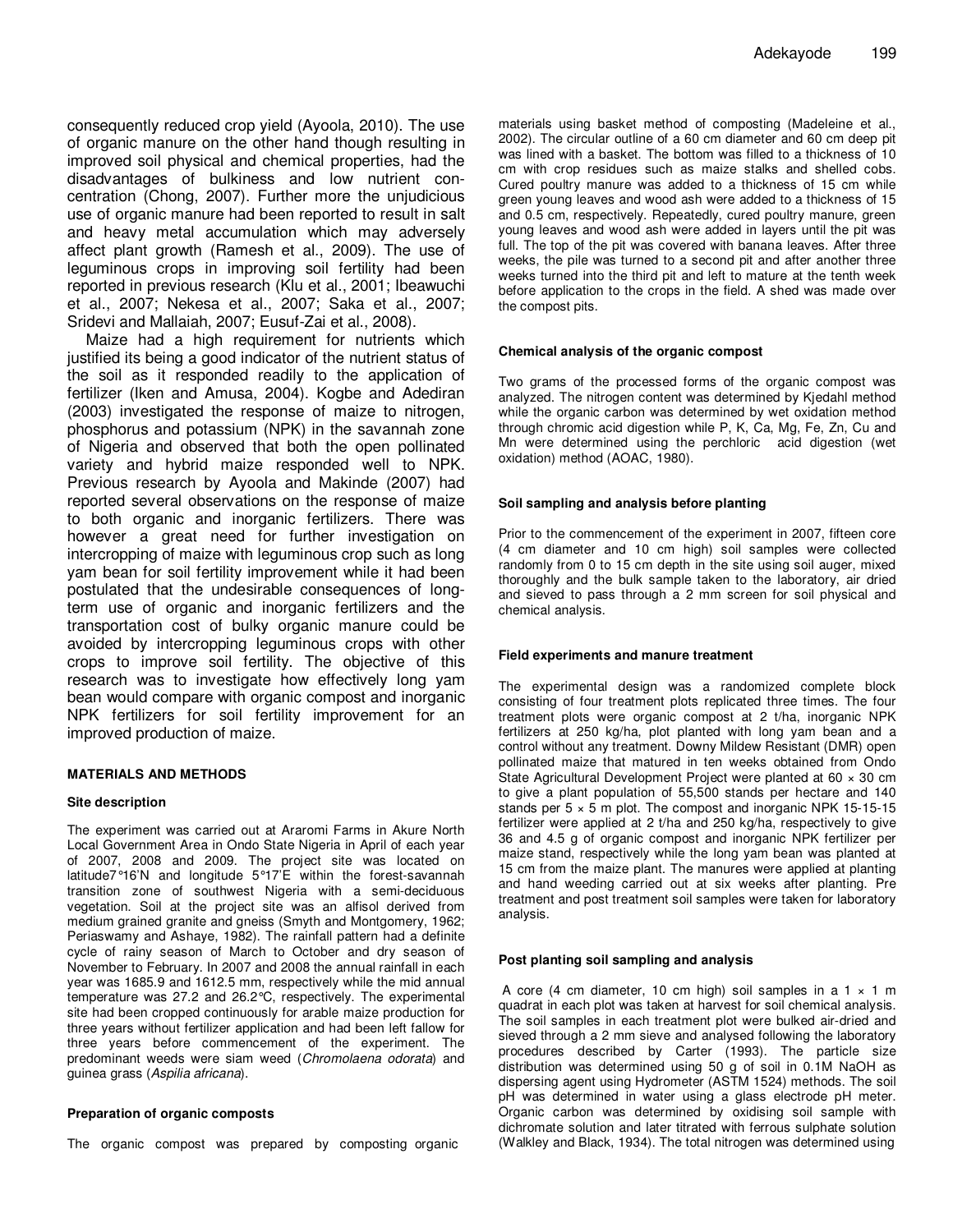**Table 1.** Physical and chemical properties of soils (0 to 15 cm depth) in Araromi farms in Ondo State Nigeria in 2007 before the commencement of the experiment.

| Soil property             | <b>Values</b> |
|---------------------------|---------------|
| Sand $(\%)$               | 69            |
| $Silt (\%)$               | 11            |
| Clay $(\%)$               | 20            |
| Soil texture              | Sandy loam    |
| pH(H <sub>2</sub> O)      | 6.0           |
| Organic matter (g/kg)     | 1.89          |
| Total N (g/kg)            | 0.15          |
| Available P (mg/kg)       | 7.3           |
| Exchangeable K (cmol/kg)  | 0.16          |
| Exchangeable Ca (cmol/kg) | 2.64          |
| Exchangeable Mg (cmol/kg) | 0.92          |

micro-Kjeldahl method and the available phosphorus determined by the Bray P-1 method (Bray and Kurtz, 1945). The exchangeable cat ions were extracted by leaching 5 g of soil with 50 ml ammonium acetate at pH 7. The potassium and sodium in the leachate were determined with a flame spectrophotometer while the calcium and magnesium were determined with atomic absorption spectrophotometer.

#### **Agronomic parameters and data collection**

Five maize plants within the 1  $\times$  1 m quadrat in each plot were harvested for the yield for statistical analysis.

### **Statistical analysis**

Data were collected in 2007, 2008, 2009 and subjected to analysis of variance (ANOVA) multiway classification with the treatment means compared using the Least Significant Difference (LSD) at 5% probability. The profitable analysis based on expenditure and income on maize production in the different manure application was computed. The expenditure consisted of the operational cost of land preparation of ploughing and harrowing, procurement of manure, purchase of maize seeds, purchase of long yam bean seeds, cost of manual planting, application of manure, cost of weeding, cost of harvesting and cost of shelling and bagging. The gross income consisted of sales of maize and long yam bean while the net income was obtained by subtracting the total production cost from the gross income.

# **RESULTS**

Table 1 shows the result of the pre-treatment analysis. The soils were sandy loam and slightly acidic. The organic matter, total nitrogen, available phosphorus and exchangeable potassium, calcium and magnesium were low. The compost in addition to having medium to high NPK content also contained sufficient quantities of calcium and magnesium with the micro nutrient elements of iron, copper and zinc while the C/N ratio of 6.46 indicated medium to high nitrogen content. Tables 3, 4 and 5 show the soil chemical properties at harvest for 2007, 2008 and 2009. The pH indicated a neutral range in plots treated with organic compost and long yam bean while slightly acidic range of 6.0 to 6.3 were observed in the plots treated with inorganic NPK and the control plot. The organic matter contents were significantly higher in organic compost and long yam bean plots compared to other plots with the highest values observed in organic plot followed in a decreasing order of magnitude by long yam bean, inorganic and the control plots, respectively. The nitrogen and phosphorus contents which were in the medium range were in the first year 2007 significantly higher both in NPK and organic compost plots compared to the long yam bean and the control plot but in 2008 and 2009 the differences in values were no longer significant except the control plot with significantly lower values.

The sodium values were in the low range though the highest values were obtained in the plot treated with organic compost. The calcium and magnesium were generally in the low range though higher values were obtained in the organic compost plot. The cat ion exchange capacity values were significantly high in organic compost and followed in a decreasing order of magnitude by NPK, long yam bean and control plots, respectively.

The soil nutrient status produced as a result of manure treatment reflected in the yield of maize. In 2007, significantly higher yield values were obtained in NPK plot compared to other treatments. The percentage increase in the yield in NPK over long yam bean, organic compost and the control plots were 8.9, 12.8 and 73.6%, respectively. However, in 2008 a significantly higher yield were obtained in organic compost plot and the percentage increase in the yield values over long yam bean, NPK and control plots were 6.7, 8.6 and 87%, respectively while also in 2009 the percentage increase in the organic compost plot over long yam bean, NPK and the control plots were 8.1, 14.8 and 197.7%, respectively.

Over a period of three years, the application of NPK fertilizer did not produce changes in the soil nutrient status that followed any particular trend. Maize yield in 2008 and 2009 had the same values of 1.62 t/ha which was 2.5% over the 1.58 t/ha obtained in 2007. The application of organic compost caused the organic matter content to increase over the years which reflected in the yield of maize. Maize yield of 1.86 t/ha in 2009 was 5.7 and 32.9% over the yield values of 2008 and 2007, respectively. The long yam bean also caused an increase in organic matter content and this reflected in the yield of maize with the yield of 1.72 t/ha in 2009 being 4.2 and 18.6% over that obtained in 2008 and 2007, respectively. Tables 7, 8 and 9 show the profitable response resulting from the application of inorganic and organic manure and the planting of long yam bean on maize production in 2007, 2008 and 2009. The highest revenue value was observed in long yam bean which were derived from both the sales of maize and long yam bean seeds and this resulted in higher Benefit/Cost Ratio compared to other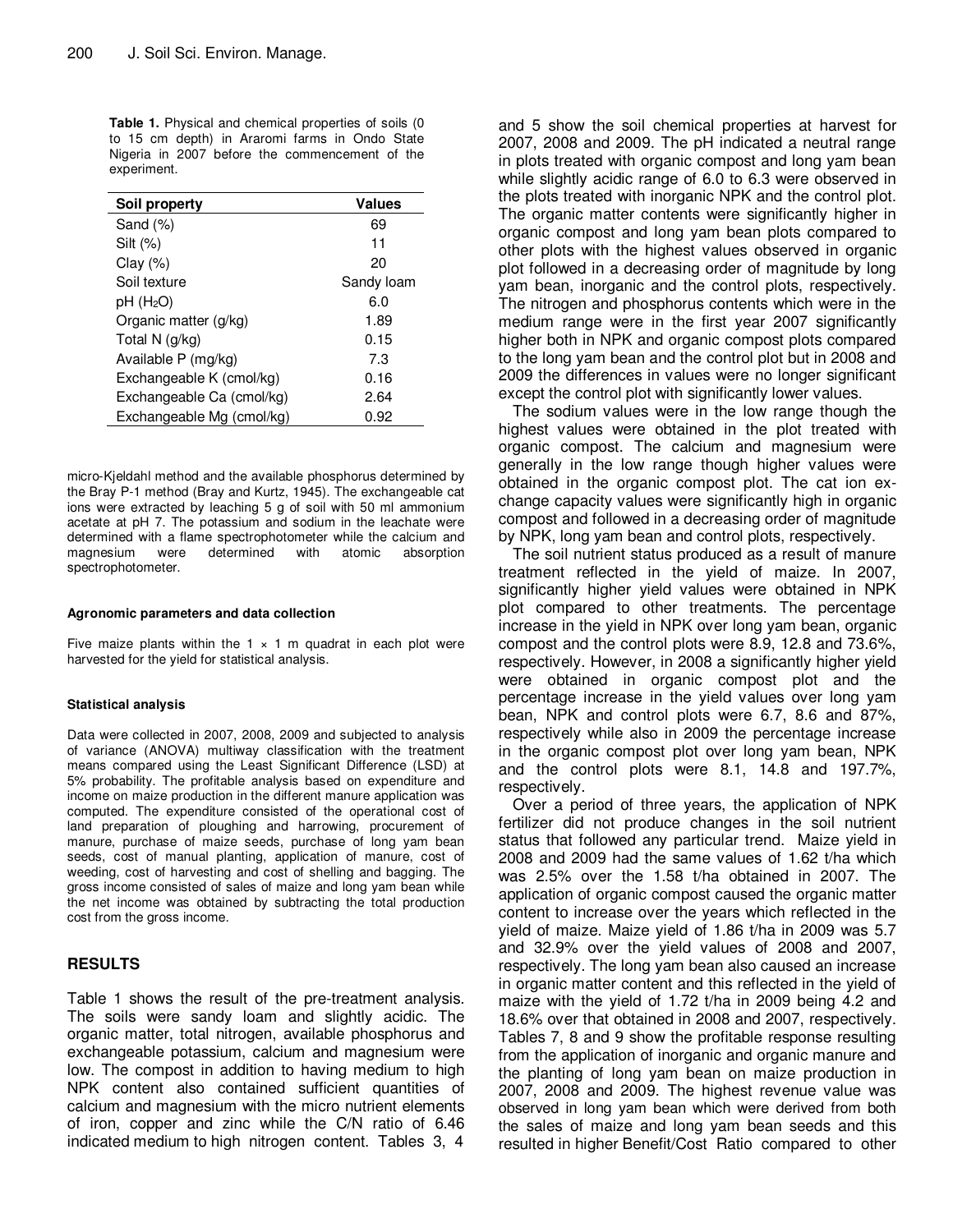**Table 2.** The chemical analysis of the organic compost used for the experiment.

|      | N    | C/N   |           |               | Na    | Ca   | Mg   | Fe    | ناب     | Zn   |  |
|------|------|-------|-----------|---------------|-------|------|------|-------|---------|------|--|
| (%)  |      | ratio | י (mg/kg) | (9)           |       |      |      |       | (ma/ka) |      |  |
| 26.7 | 4.13 | .46   | 382       | $\Omega$<br>. | . .02 | 0.32 | 0.43 | 36.47 | 14      | 1.42 |  |

\*Basket method of composting (Madeleine et al. 2002).

treatments. In 2007, the yield of maize and the revenue obtained were higher in NPK than in organic compost whereas in 2008 and 2009 maize yield and revenue were higher in organic compost than in NPK. The least yield and revenue values were in all cases observed in the control plot.

## **DISCUSSION**

The soil nutrient status of the experimental site before the commencement of trial (Table 1) was evaluated following the categorization employed in Kparmwang and Malgwi (1997) for nutrient level of tropical soils while the slightly acidic soil status was based on the discussion of Brady and Weil (1999) in the categorization of soil acidity or alkalinity. The low soil nutrient status of the experimental site could be attributed to the previous continuous cropping without manure application thereby justifying the site for the research.

The result of the chemical analysis of the organic compost (Table 2) confirmed that the ten weeks duration for the composting was long enough for a mature compost production and further that the trace elements Cu and Zn of 0.14 and 1.42 mg/kg, respectively were far below the permissible limit of 400 and 700 mg/kg for Cu and Zn, respectively. The quality assessment of compost as stipulated in the Canadian Council of Ministers of the Environment (CCME) 2005 had been employed in evaluating the suitability of the compost for the trial while the safe use of compost in improving soil fertility had been evaluated on the four criteria of the content of foreign matter, pathogen, trace elements and the maturity of compost (CCME, 2005).

The lower pH values observed in plots treated with NPK fertilizers compared to the other treatments of organic compost and long yam bean corroborated earlier research (Ayoola and Makinde, 2007; Ibeawuchi et al., 2007). Nitrogen compounds contained in fertilizer had been reported to produce ammonium ion that acidify soil by the nitrification of NH<sub>4</sub> to NO<sub>3</sub> by which hydrogen ions could be produced (Chien et al., 2008). Harmsen et al (1990) had in previous research discussed the acidifying effects of fertilizers from an ionic-balance equation which explained how nitrogen fertilizers containing  $NH_4^+$  could induce soil acidification. The neutral pH range observed in organic compost plot could be adduced to the effect of organic manure to cause a decrease in soil exchangeable

 $Al^{3+}$  (Khoi et al., 2010). The neutral pH range also observed in long yam bean plot corroborated the previous observation of Moyin-Jesu (2008) with leguminous pigeon pea crop.

The higher organic matter content observed in the organic compost corroborated the explanation of Branson et al. (2010) and Dodson and Stearman (2010) on carbon sequestration resulting from addition of compost to soil while Rivero et al. (2004) had in previous research reported the addition of compost to increase the quantity of humic acids. The long yam bean had been considered by Klu et al. (2001) as a rich source of leaf litter which when decomposed would increase the soil organic matter and this explained the comparable organic matter content with the organic compost plot.

The significantly higher nitrogen, phosphorus and potassium levels in the NPK plot could be adduced to the readily soluble chemical fertilizers that resulted in the immediate solubility and availability of the nutrients. The use of inorganic fertilizer in improving soil fertility had been discussed to have direct and fast effects as nutrients in fertilizers are soluble and immediately available to plants and only relatively small amounts would be required for the crop growth since they are quite high in nutrient content (Makinde et al., 2010). The high nitrogen content observed in the long yam bean plot could be as a result of the leguminous plant capabilities to fix nitrogen in the root nodules (Jo et al., 1980; Bargali and Bargali, 2009). The nutrient contents in all the manured plots in the second and third year 2008 and 2009 respectively were comparable because of the additional nutrients obtained from the decomposition of the crop residues from the previous year harvest which corroborated an earlier observation (Klu et al., 2001).

The nutrient level which reflected in the yield of maize caused the differences in maize yield in the first year 2007 and the subsequent two years 2008 and 2009. In 2007, the nutrients in the NPK fertilizers which were soluble and immediately available in the soil resulted in the significantly higher maize yield of 1.58 t/ha making 8.96, 12.86 and 73.63 % over long yam bean, organic compost and the control plots, respectively. However, in 2008 and 2009, the organic compost which had properties to release nutrients slowly and the capability to contribute to the residual pool of nutrients in the soil, had 1.76 t/ha maize making 6.67, 8.64 and 87.23 % over long yam bean, NPK and the control plots respectively in 2008, while in 2009 the yield in organic compost plot was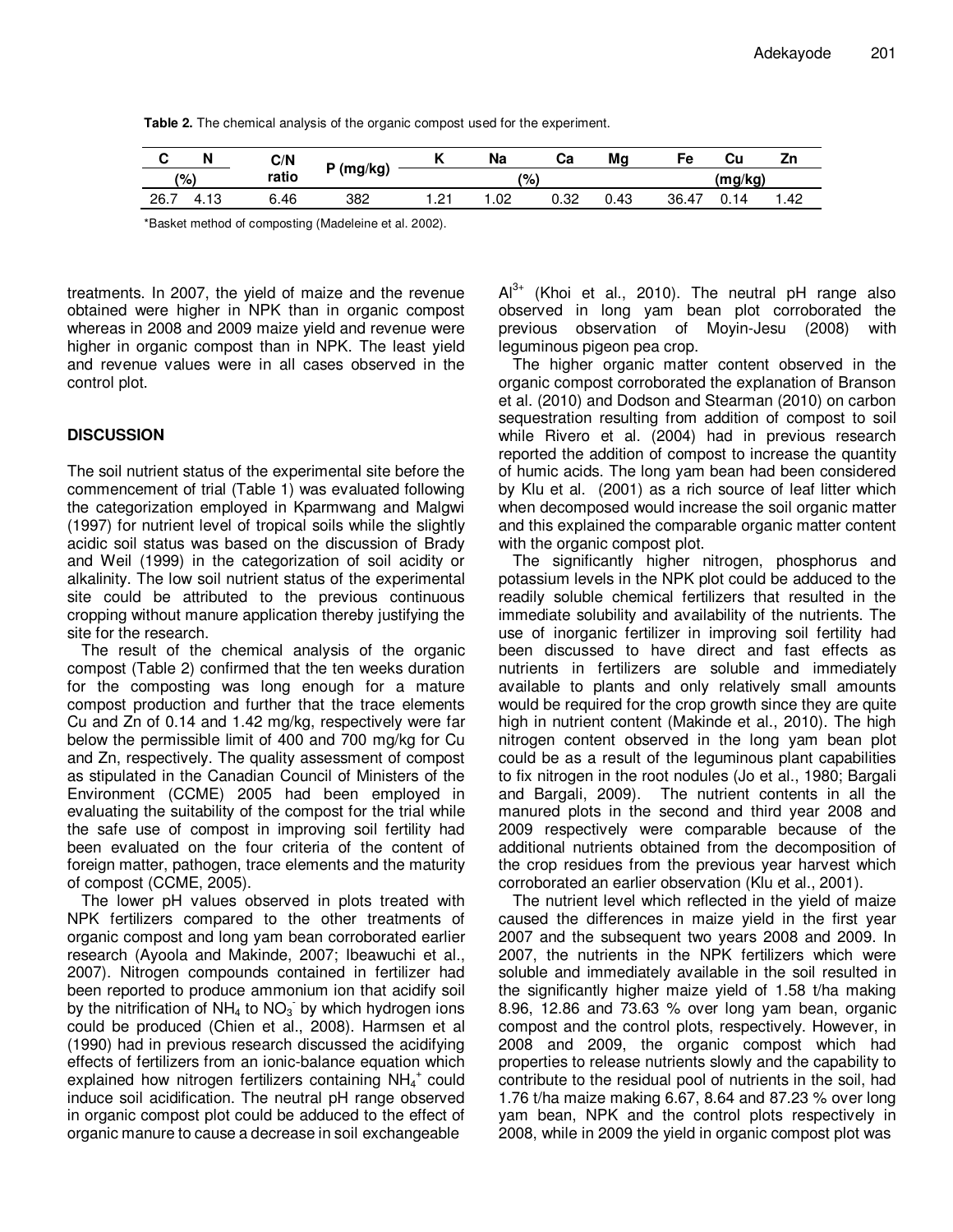# 202 J. Soil Sci. Environ. Manage.

**Table 3.** Soil chemical properties at harvest in 2007.

| Treatment                       | pН  | Organic matter | N(%  | $P$ (ppm) | $K$ (cmol/kg) | Na (cmol/kg) | Ca (cmol/kg) | Ma (cmol/ka) | CEC (cmol/kg) |
|---------------------------------|-----|----------------|------|-----------|---------------|--------------|--------------|--------------|---------------|
| NPK 15-15-15 at 250 kg/ha       | 6.3 | 3.24           | 0.28 | 12.2      | 0.34          | 0.16         | 2.87         | 0.84         | 4.44          |
| Organic Compost at 2 t/ha       | 6.6 | 3.66           | 0.26 | 11.1      | 0.25          | 0.18         | 3.18         | 0.91         | 4.65          |
| Plot planted with long yam bean | 6.5 | 3.54           | 0.25 | 10.0      | 0.23          | 0.15         | 2.68         | 0.77         | 3.94          |
| Plot without manure (Control)   | 6.0 | 2.11           | 0.17 |           | 0.16          | 0.15         | 2.61         | 0.71         | 3.75          |
| LSD (0.05)                      | 0.2 | 0.24           | 0.02 | 0.4       | 0.03          | 0.02         | 0.10         | 0.05         | 0.04          |

**Table 4.** Soil chemical properties at harvest in 2008.

| Treatment                       | рH  | <b>Organic matter</b> | N(%  | (ppm) | (cmol/kg) | (cmol/kg)<br>Na | Ca (cmol/kg) | $Mg$ (cmol/kg) | CEC (cmol/kg) |
|---------------------------------|-----|-----------------------|------|-------|-----------|-----------------|--------------|----------------|---------------|
| NPK 15-15-15 at 250 kg/ha       | 6.0 | 3.25                  | 0.29 | 12.9  | 0.36      | 0.17            | 2.65         | 0.85           | 4.15          |
| Organic Compost at 2 t/ha       | 6.8 | 4.39                  | 0.29 | 12.3  | 0.27      | 0.19            | 3.21         | 0.82           | 4.60          |
| Plot planted with long yam bean | 6.7 | 4.07                  | 0.28 | 10.7  | 0.24      | 0.17            | 2.57         | 0.75           | 3.84          |
| Plot without manure (control)   | 6.0 | 2.48                  | 0.17 | 7.8   | 0.17      | 0.15            | 2.42         | 0.70           | 3.55          |
| LSD (0.05)                      | 0.2 | 0.18                  | 0.02 | 0.7   | 0.04      | 0.02            | 0.18         | 0.06           | 0.06          |

## **Table 5.** Soil chemical properties at harvest in 2009.

| Treatment                       | рH  | Organic matter | N(%  | (ppm) | K (cmol/kg) | (cmol/ka)<br>Na | Ca (cmol/kg) | Mg (cmol/kg) | CEC(cmol/kg)  |
|---------------------------------|-----|----------------|------|-------|-------------|-----------------|--------------|--------------|---------------|
| NPK 15-15-15 at 250 kg/ha       | 6.2 | 3.26           | 0.30 | 13.0  | 0.38        | 0.17            | 2.76         | 0.89         | $4.3^{\circ}$ |
| Organic Compost at 2 t/ha       | 6.7 | 4.42           | 0.29 | 12.3  | 0.29        | 0.19            | 3.21         | 0.83         | 4.64          |
| Plot planted with long yam bean | 6.6 | 4.10           | 0.28 | 10.8  | 0.25        | 0.16            | 2.62         | 0.78         | 3.92          |
| Plot without manure (Control)   | 6.3 | 2.47           | 0.16 | 8.4   | 0.18        | 0.16            | 2.61         | 0.73         | 3.80          |
| LSD(0.05)                       | 0.2 | 0.10           | 0.02 | 0.4   | 0.03        | 0.02            | 0.15         | 0.09         | 0.04          |

**Table 6.** Maize grain yield in 2007, 2008 and 2009.

| Treatment                       | Maize grain yield (t/ha) in 2007 | Maize gain yield (t/ha) in 2008 | Maize grain yield (t/ha) in 2009 |
|---------------------------------|----------------------------------|---------------------------------|----------------------------------|
| NPK 15-15-15 at 250 kg/ha       | .58                              | 1.62                            | 62. ا                            |
| Organic Compost at 2 t/ha       | 40. ا                            | 1.76                            | 1.86                             |
| Plot planted with long yam bean | 1.45                             | 1.65                            | 1.72                             |
| Plot without manure (Control)   | 0.91                             | 0.94                            | 0.97                             |
| LSD(0.05)                       | 0.04                             | 0.06                            | 0.04                             |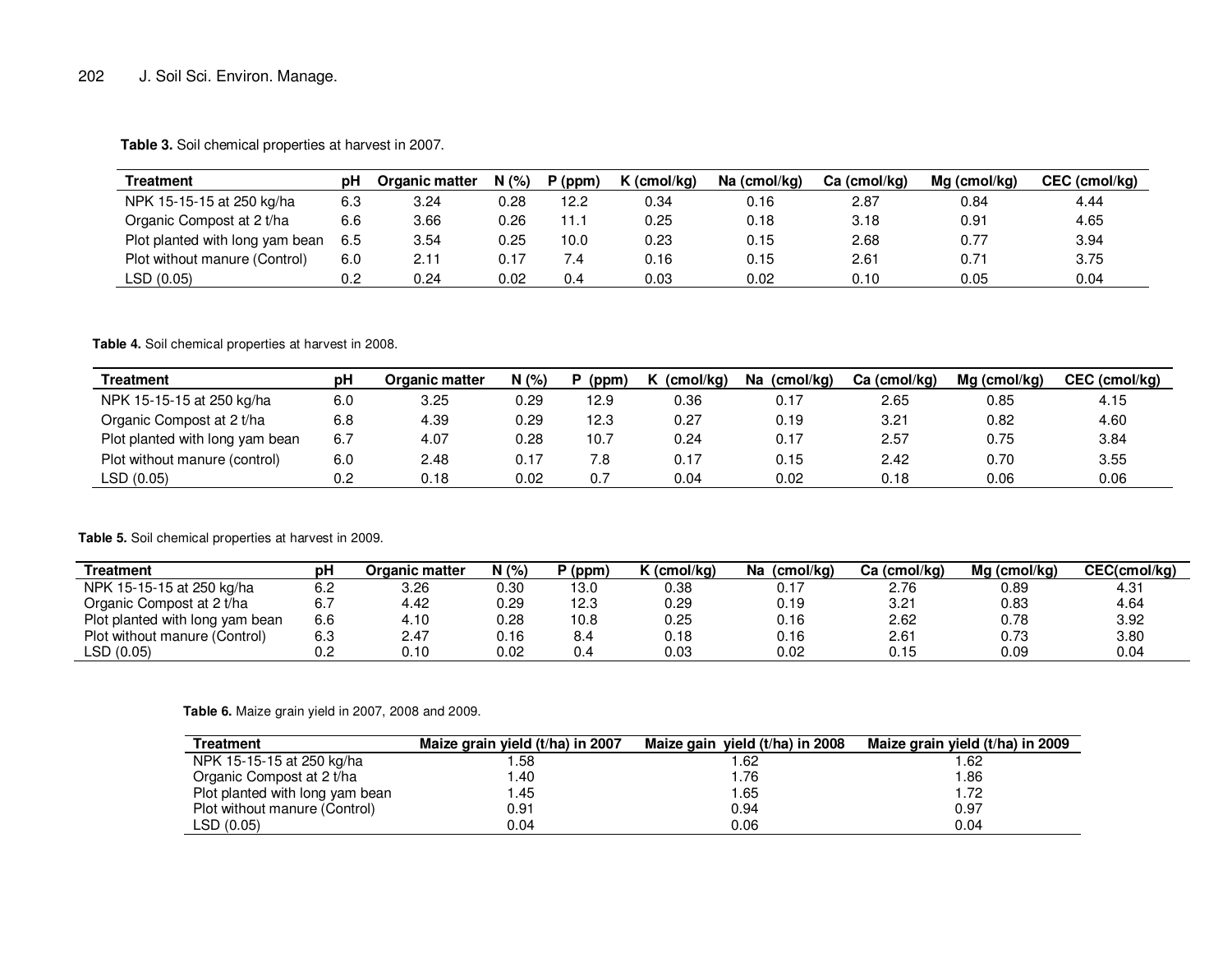**Table 7.** The effects of manure on yield of maize and the profitable analysis in 2007.

| Treatment                       | <b>Yield of maize</b><br>(t/ha) | Yield of long yam<br>bean $(t/ha)$ | Total cost of production<br>(US dollars) | Total revenue<br>(US dollars) | Net revenue<br>(US dollars) | <b>Discounted</b><br>factor at 15% | <b>Benefit/cost</b><br>ratio |
|---------------------------------|---------------------------------|------------------------------------|------------------------------------------|-------------------------------|-----------------------------|------------------------------------|------------------------------|
| NPK 15-15-15 at 250 kg/ha       | .58                             | Nil                                | 566.70                                   | .264.00                       | 697.30                      | 0.87                               | 2.23                         |
| Organic Compost at 2 t/ha       | .40                             | Nil                                | 666.67                                   | 1.120.00                      | 453.33                      | 0.87                               | .68                          |
| Plot planted with long yam bean | 45.،                            | i.16                               | 366.67                                   | 2,320.00                      | 1953.33                     | 0.87                               | 6.33                         |
| Plot without manure (Control)   | 0.91                            | Nil                                | 323.33                                   | 728.00                        | 404.67                      | 0.87                               | 2.25                         |

**Table 8.** The effects of manure on yield of maize and the profitable analysis in 2008.

| Treatment                       | Yield of maize<br>(t/ha) | Yield of long<br>yam bean (t/ha) | Total cost of<br>production (US Dollars) | Total revenue<br>(US Dollars) | Net revenue<br>(US Dollars) | <b>Discounted</b><br>factor at 15% | Benefit/cost<br>Ratio |
|---------------------------------|--------------------------|----------------------------------|------------------------------------------|-------------------------------|-----------------------------|------------------------------------|-----------------------|
| NPK 15-15-15 at 250 kg/ha       | .62                      | Nil                              | 566.70                                   | .296.00                       | 729.30                      | 0.87                               | 2.29                  |
| Organic compost at 2 t/ha       | .76                      | Nil                              | 666.67                                   | .408.00                       | 741.33                      | 0.87                               | 2.11                  |
| Plot planted with long yam bean | .65                      | .24                              | 366.67                                   | 2.808.00                      | 2441.33                     | 0.87                               | 7.66                  |
| Plot without manure (control)   | 0.94                     | Nil                              | 323.33                                   | 752.00                        | 428.67                      | 0.87                               | 2.32                  |

**Table 9.** The effects of manure on yield of maize and the profitable analysis in 2009.

| <b>Treatment</b>                | Yield of maize<br>(t/ha) | Yield of long yam<br>bean (t/ha) | <b>Total cost of production</b><br>(US dollars) | <b>Total revenue</b><br>(US dollars) | Net revenue<br>(US dollars) | <b>Discounted</b><br>factor at 15% | Benefit/cost<br>Ratio |
|---------------------------------|--------------------------|----------------------------------|-------------------------------------------------|--------------------------------------|-----------------------------|------------------------------------|-----------------------|
| NPK 15-15-15 at 250 kg/ha       | .62                      | Nil                              | 566.70                                          | 0.296.00                             | 729.30                      | 0.87                               | 2.29                  |
| Organic compost at 2 t/ha       | .86                      | Nil                              | 666.67                                          | .488.00                              | 821.33                      | 0.87                               | 2.23                  |
| Plot planted with long yam bean | . 72                     | l.26                             | 366.67                                          | 2,888.00                             | 2521.33                     | 0.87                               | 7.87                  |
| Plot without manure (control)   | 0.97                     | Nil                              | 323.33                                          | 776.00                               | 452.67                      | 0.87                               | 2.40                  |

1.86 t/ha maize making 8.14, 14.81and 91.75 % over long yam bean, NPK and the control plots respectively. The comparable yield values in the long yam bean and the other manured plots could be as a result of high nitrogen content induced due to the nitrogen fixation which resulted in high quantity of leaf litters and plant biomass which after decomposition increased some other macro and micro nutrients in the soil (Bargali and Bargali, 2009). The profitable analysis shown in Tables 7, 8 and 9 which indicated higher net revenues and benefit/cost ratio in the long yam bean plot than other plots was as a result of the lower production cost and the additional income from the sales of long yam bean seeds with that realized from maize sales. Furthermore, long yam bean had been an acceptable diet of the people and a source of plant protein to supplement the animal type especially among the low income group and the demand for it by consumers could be as high as that of maize.

# **Conclusion**

The effectiveness of intercropping maize with long yam bean to maintain soil fertility and improve the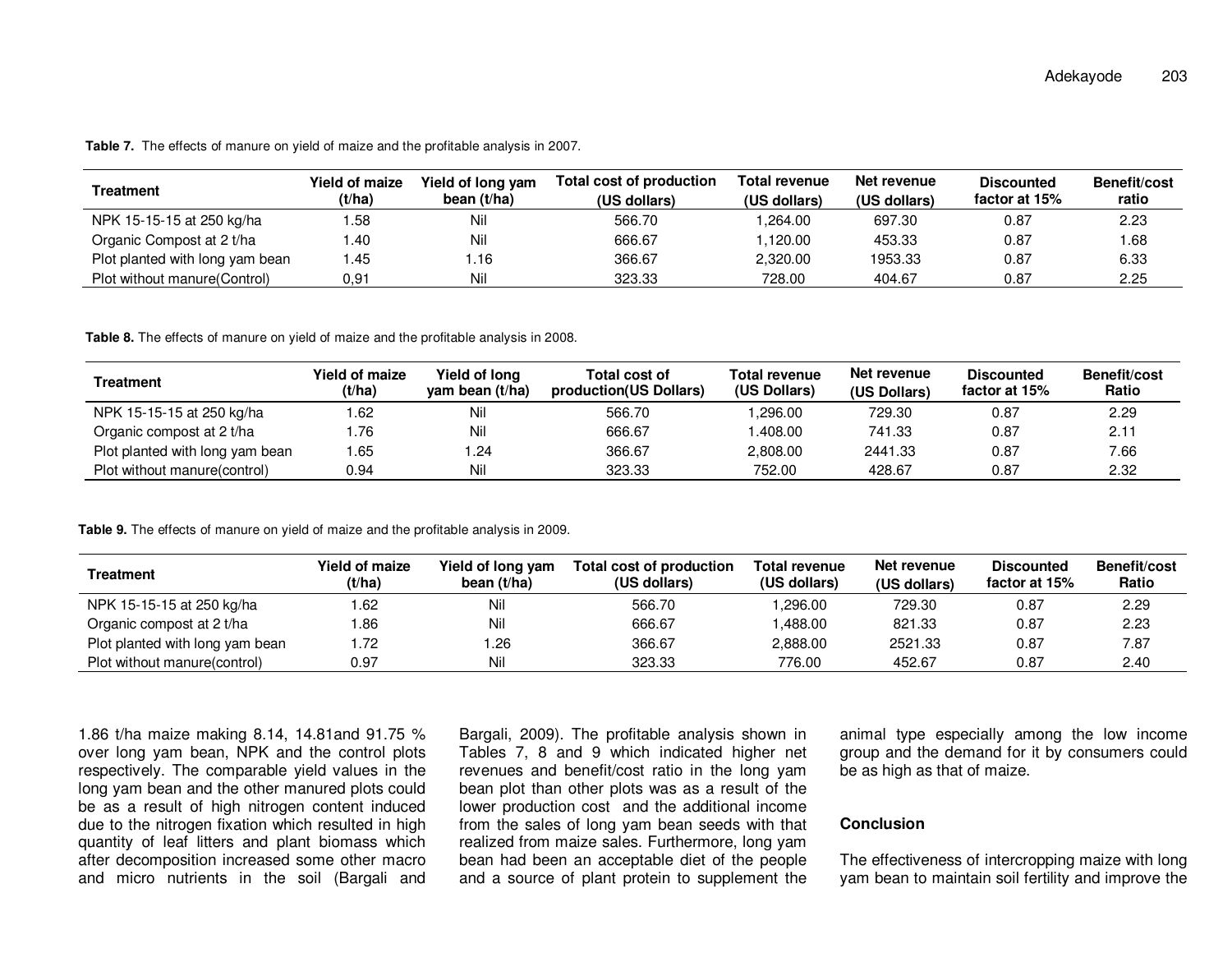yield of maize was comparable with the use of inorganic NPK 15-15-15 fertilizers and organic compost. The unfavorable effects of long term application of inorganic and organic fertilizers and the burden of the transportation of bulky and large amount of needed organic compost could be avoided with the intercropping of leguminous long yam bean with maize or other crops.

#### **REFERENCES**

- Association of Official Analytical Chemists (AOAC) (1980). Official methods of Analysis 13<sup>th</sup> edition, Washington DC, pp. 376-384.
- Avnimelech Y, Cohen A (1988). On the use of organic manures for amendment of compacted clay soils: Effects of aerobic and anaerobic conditions. Biological Wastes, 26 (4): 331-339
- Ayoola OT, Makinde EA (2007). Complementary organic and inorganic fertilizer application: Influence on growth and yield of cassava/maize/melon intercrop with relayed cowpea. Australian J. Basic. Appl. Sci., 1(3):187-192.
- Ayoola OT (2010). Yield performance of crops and soil chemical changes under fertilizer treatments in a mixed cropping system. Afr. J. Biotechnol., 9 (26): 4018 – 4021.
- Bargali K, Bargali SS (2009). Acacia nilotica: a multipurpose leguminous plant. Nat. Sci., 7(4): 11-19.
- Brady NC, Weil RR (1999). The Nature and Properties of Soils (12<sup>th</sup> Edition). Prentice Hall, New Jersey, p. 881.
- Branson J, Stearman G, Dodson R (2010). Effect of compost rate on soil organic matter content. American Society of Agronomy (ASA), Crop Science Society of America (CSSA) and Soil Science Society of America (SSSA) 2010 International Annual Meetings. http://a-cs.confex.com/crops/Paper59723.html cite was accessed on the 5<sup>th</sup> January 2011.
- Bray RH, Kurtz LT (1945). Determination of total organic and available forms of phosphorus in soils. Soil Sci., 59: 39- 45.
- Canadian Council of Ministers of the Environment (CCME) (2005). Guidelines for Compost Quality. http://www.ccme.ca/assets/pdf/compostgdlns\_1340\_e.pdf cite was accessed on the 5<sup>th</sup> January 2011.
- Carter MR (1993). Soil Sampling and Methods of Soil Analysis. Canadian Society of Soil Science. Lewis Publishers, London, p. 823.
- Celik I, Ortas I, Kilik S (2004). Effects of compost, mycorrhiza, manure and fertilizer on some physical properties of a Chromoxerent Soil. Soil Tillage Res., 78: 59-67.
- Chien SH, Gearhar MM, Collamer DJ (2008). The effects of different ammonical nitrogen sources on soil acidification. Soil Sci., 173(8): 544-551.
- Chong RS (2007). Using Organic Fertilizers. Food and Fertilizer Technology Centre. http://www.agnet.org/library/bc/53008 cite was accessed on the 5<sup>th</sup> January 2011
- Devaney E (2010). Environmental Effects of Chemical Fertilizers. http://www.ehow.com/facts\_envt-effects-fert.html. cite was accessed on the 5<sup>th</sup> January, 2011
- Dodson R, Stearma G (2010). Compost and cover crop management in organic vegetable production. American Society of Agronomy (ASA), Crop Science Society of America (CSSA) and Soil Science Society of America (SSSA) 2010 International Annual Meetings. http://a-cconfex.com/crops/Paper58604.html. cite was accessed on the 5<sup>th</sup> January, 2011.
- Ebaid RA, El-Refaee IS (2007). Utilization of rice husk as an organic fertilizer to improve productivity and water use efficiency in rice field. Africa Crop Science Conference Proceedings. 8: 1923-1928.
- Eusuf ZAK, Horiuchi T, Matsui T (2008). Effects of compost and green manure of pea and their combinations with chicken manure and rapeseed oil residue on soil fertility and nutrient uptake in wheat-rice cropping system. Afr. J. Agri. Res., 3(9): 633-639.
- Gitari JN, Friesen DK (2001). The use of organic and inorganic soil amendments for enhanced maize production in the Central Highlands of Kenya. Seventh Eastern and Southern Africa Regional Maize Conference  $11<sup>th</sup>$  to  $15<sup>th</sup>$  February 2001. pp. 367-371.
- Hagan D, Escobedo F, Toor G, Mayer H, Klein J Dobbs C (2010). Soil bulk density and organic matter in urban Miami-Dade County, Florida. The Institute of Food and Agricultural Sciences (IFAS) Document SL 327. http://edis.ifas.ufl.edu/ss537 cite was accessed on the  $5<sup>th</sup>$ January 2011.
- Harmsen K, Loman H, Neeteson JJ (1990). A derivation of the Pierre-Sluijsmans equation used in the Netherlands to estimate the acidifying effect of fertilizers applied to agricultural soils. Fertilizer Res. 26: 319-325.
- Hathaway-Jenkins LJ, Godwin RJ, Pearce B, Sakrabani R, Whitmore A (2010). A comparison between conventional and organic farming practices 2: Soil hydraulic properties. 19<sup>th</sup> World Congress of Soil Science, Soil Solutions for a Changing World held in Brisbane, Australia, pp. 1-8.
- Ibeawuchi II, Ofoh MC, Nwufo MI, Obiefuna JC (2007). Effects of Landrace Legumes, Velvet Bean, Lima Bean and African Yam Bean on the performance of yam, cassava based crop mixtures. J. Plant. Sci., 2(4): 374-386.
- Iken JE, Amusa NA (2004) Maize Research and Production in Nigeria. Afr. J. Biotechnol., 3: 302-307.
- Jo J, Yoshida S, Kayama R (1980). Growth and nitrogen fixation of some leguminous forages grown under the acidic soil condition. J. Jpn. Grassland Sci., 25 (4): 326-334.
- Khoi CM, Guong VT, Trung PNM, Nilsson SI (2010). Effects of compost and lime amendment on soil acidity and nitrogen availability in acid sulfate soil. 19<sup>th</sup> World Congress of Soil Science, Soil Solution for a Changing World held in Brisbane, Australia, pp. 52-55.
- Klu GYP, Amoatey HM, Bansa D, Kumaga FK (2001). Cultivation and use of African Yam Bean (Sphenostylis stenocarpa) in the Volta Region of Ghana, Africa. J. Food Technol., 6(3):74-77.
- Kogbe JOS, Adediran JA (2003). Influence of nitrogen, phosphorus and potassium application on the yield of maize in the savannah zone of Nigeria. Afr. J. Biotechnol., 2: 345 – 349.
- Kparmwang T, Malgwi WB (1997). The Genesis, Classification and Productivity Limitations of Sandstone soils in Northwestern Nigeria.<br>Proceedings of the 23<sup>rd</sup> Annual Conference of Soil Science Society of Nigeria (Singh BR. Ed.), pp. 43-50.
- Madeleine I, de Smet P, Tersmette T, Veldkamp T (2002). Preparation and use of compost. The Technical Centre for Agriculture and Rural Cooperation (CTA), Agrodok. 8: 68.
- Mae-Wan HO (2010). China's Soils Ruined by Overuse of Chemical Fertilizers. http://www.i-sis.org.uk/chinasSoilRuined.php. cite was accessed on the 5<sup>th</sup> January 2011.
- Mahmoodabadi MR, Amini S, Khazaeipoul K (2010). Using animal manure for improving soil chemical properties under different leaching conditions. Res. J. Soil Water Manage., 1(2): 34-37.
- Makinde EA, Fagbola O, Akinrinde EA, Makinde EA (2010). Effects of organic, organomineral and NPK fertilizer treatment on the quality of Amaranthus cruentus (L.) on two soil types in Lagos, Nigeria. Nat. Sci., 8 (3):56-62.
- Moyin-Jesu (2008). Use of pigeon pea (Cajanus cajan L.) as soil amendment for the growth, leaf chemical composition and yield of white yam (*Dioscorea rotundata* L.). Continental J. Agri. Sci., 2: 6-17.
- Nekesa AO, Okalebo JR Kimetto S (2007). Adoption of leguminous trees/shrubs compost and farmyard manure (FYM) as alternatives to improving soil fertility in Trans Nzonia District, Kenya. A.Bationo (eds.). Advances in integrated soil fertility management in Saharan Africa: Challenges and Opportunities, pp. 955-960.
- Omotayo OE, Chukwuka KS (2009). Soil fertility restoration techniques in Sub-Saharan Africa using organic resources. Afr. J. Agri. Res., 4 (3): 144-150.
- Palm CA, Myers RJK, Nandwa SM (1997). Combined use of organic and inorganic nutrient sources for soil fertility maintenance and replacement. In: Replenishing soil fertility in Africa. Buresh RJ, Sanchez, PA, Calhoun PG, (eds.) Soil Science Society of America Special Publication, 51: 193-217.
- Periaswamy SP, Ashaye TI (1982). Updated classification of some Southwestern Nigeria soils. Ife J. Agri., 4(1,2): 25-41.
- Ramesh P, Panwar NR, Singh AB, Ramana S, Rao AS (2009). Impact of organic manure combinations on the productivity and soil quality in different cropping systems in Ramesh Central India. J. Plant. Nut. Soil. Sci., 172 (4): 577-585.